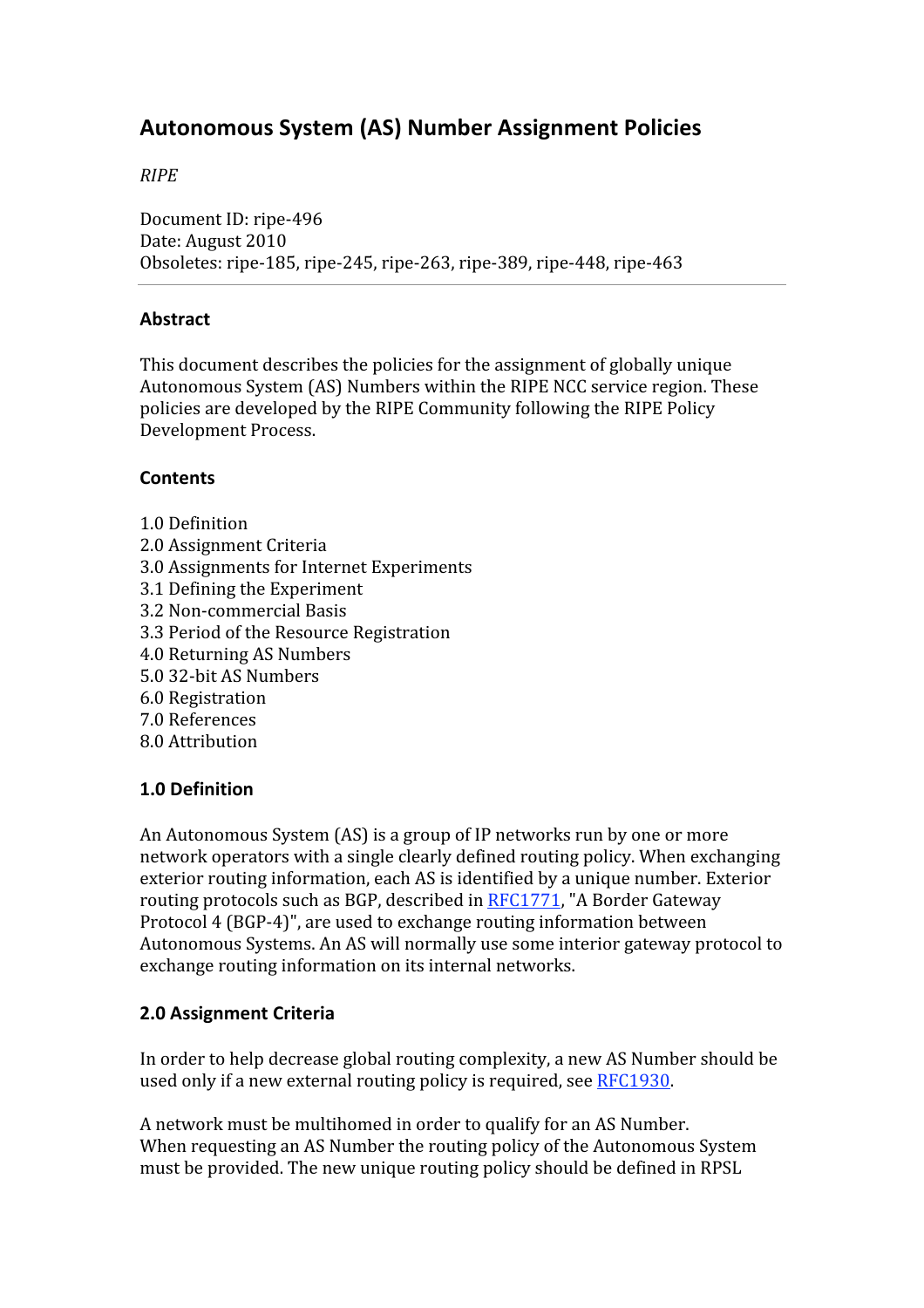language,
as
used
in
the
RIPE
Database.

The
RIPE
NCC
will
assign
the
AS
Number
directly
to
the
End
User
upon
a
request properly
submitted
to
the
RIPE
NCC
either
directly
or
through
a
sponsoring
LIR. AS Number assignments are subject to the policies described in the RIPE NCC document
entitled
"Contractual
Requirements
for
Provider
Independent Resource
Holders
in
the
RIPE
NCC
Service
Region".

# **3.0
Assignments
for
Internet
Experiments**

Organisations
often
require
deployment
tests
for
new
Internet
services
and technologies.
These
require
numbering
resources
for
the
duration
of
the
test. The
policy
goal
of
resource
conservation
is
of
reduced
importance
when resources
are
issued
on
a
temporary
basis.

# **3.1
Defining
the
Experiment**

The
experiment
for
which
the
organisation
receives
numbering
resources
must be documented. This may be in the form of a current IETF Experimental RFC (see RFC2026,
Section
4.2.1
or
an
"experiment
proposal"
detailing
the
resources required
and
the
activities
to
be
carried
out.
A
single
AS
Number
will
be assigned.
If
more
than
one
AS
Number
is
required
for
the
experiment,
this
should be
indicated
and
explained
in
the
request.

The
experiment
proposal
must
be
made
public
(e.g.
published
on
a
website), upon
registration
of
the
resources
by
the
RIPE
NCC.
When
the
experiment
is concluded
the
results
must
be
published
free
of
charge
and
free
from
disclosure constraints.

# **3.2
Non‐commercial
Basis**

Resources
issued
for
an
experiment
must
not
be
used
for
commercial
purposes.

# **3.3
Period
of
the
Resource
Registration**

The
resources
will
be
issued
on
a
temporary
basis
for
a
period
of
one
year. Renewal
of
the
resources'
registration
is
possible
on
receipt
of
a
new
request that
details
any
continuation
of
the
experiment
during
the
extended
period.

The
resources
issued
cannot
be
used
for
a
commercial
service
following
the conclusion
of
the
experiment.
At
the
end
of
the
assignment
period
the
AS Number must be returned to the RIPE NCC.

#### **4.0
Returning
AS
Numbers**

If an organisation no longer uses the AS Number, it must be returned to the public
pool
of
AS
Numbers.
The
RIPE
NCC
can
then
reassign
the
AS
Number
to another
organisation.